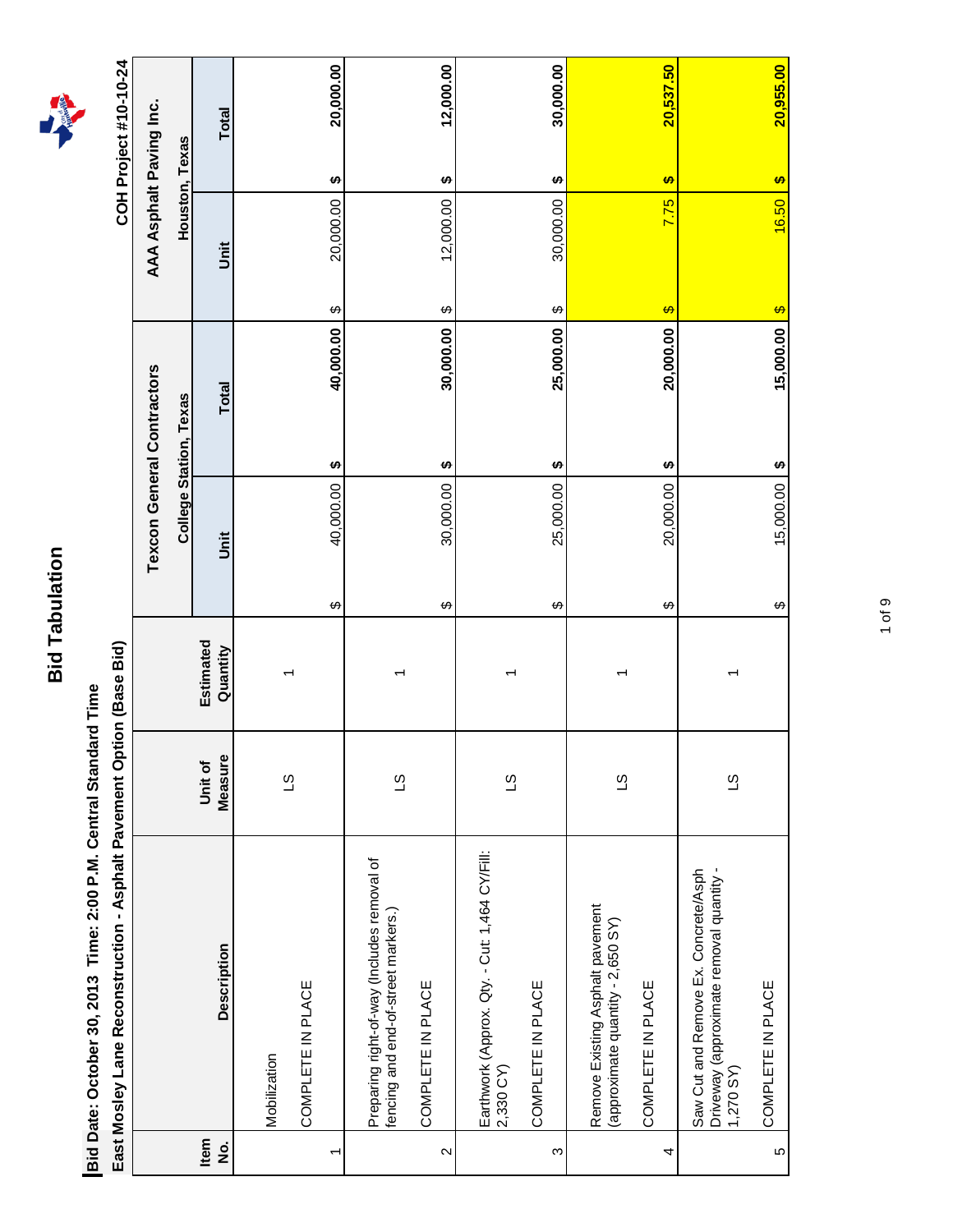Bid Date: October 30, 2013 Time: 2:00 P.M. Central Standard Time **Bid Date: October 30, 2013 Time: 2:00 P.M. Central Standard Time**

East Mosley Lane Reconstruction - Asphalt Pavement Option (Base Bid) **East Mosley Lane Reconstruction - Asphalt Pavement Option (Base Bid)**

COH Project #10-10-24 **COH Project #10-10-24**

|                  |                                       |                       |                       |             | <b>Texcon General Contractors</b> |                                  | AAA Asphalt Paving Inc.             |
|------------------|---------------------------------------|-----------------------|-----------------------|-------------|-----------------------------------|----------------------------------|-------------------------------------|
|                  |                                       |                       |                       |             | <b>College Station, Texas</b>     |                                  | Houston, Texas                      |
| tem<br>No.       | <b>Description</b>                    | Measure<br>Unit of    | Estimated<br>Quantity | <b>Jnit</b> | Total                             | jnit                             | Total                               |
|                  | 6" Stabilized Subgrade                |                       |                       |             |                                   |                                  |                                     |
|                  | COMPLETE IN PLACE                     | $\frac{8}{3}$         | 4941                  |             |                                   |                                  |                                     |
| $\circ$          |                                       |                       |                       | 3.00<br>↔   | 14,823.00<br>↮                    | 3.50<br>$\boldsymbol{\varphi}$   | 17,293.50<br>$\boldsymbol{\varphi}$ |
|                  | Lime                                  | $\zeta$               | 56                    |             |                                   |                                  |                                     |
| $\triangleright$ | COMPLETE IN PLACE                     |                       |                       | 200.00<br>↮ | 11,200.00<br>↮                    | 185.00<br>$\boldsymbol{\varphi}$ | 10,360.00<br>$\bullet$              |
|                  |                                       |                       |                       |             |                                   |                                  |                                     |
|                  | 4" Asphalt Base (Type B)              | $\frac{8}{3}$         | 4032                  |             |                                   |                                  |                                     |
|                  | COMPLETE IN PLACE                     |                       |                       |             |                                   |                                  |                                     |
| $\infty$         |                                       |                       |                       | 25.00<br>↮  | 100,800.00<br>↮                   | 21.00<br>$\boldsymbol{\varphi}$  | 84,672.00<br>$\boldsymbol{\varphi}$ |
|                  | 2" HMAC Surface Course (Type D)       |                       |                       |             |                                   |                                  |                                     |
|                  | COMPLETE IN PLACE                     | $\frac{8}{3}$         | 4032                  |             |                                   |                                  |                                     |
| တ                |                                       |                       |                       | 13.50<br>↮  | 54,432.00<br>↮                    | 11.50<br>↮                       | 46,368.00<br>Ø                      |
|                  | Concrete Curb & Gutter (Barrier type) |                       |                       |             |                                   |                                  |                                     |
|                  | COMPLETE IN PLACE                     | $\mathord{\text{--}}$ | 2000                  |             |                                   |                                  |                                     |
| $\overline{0}$   |                                       |                       |                       | 14.00<br>↔  | 28,000.00<br>$\varphi$            | 38.00<br>$\theta$                | 76,000.00<br>$\boldsymbol{\varphi}$ |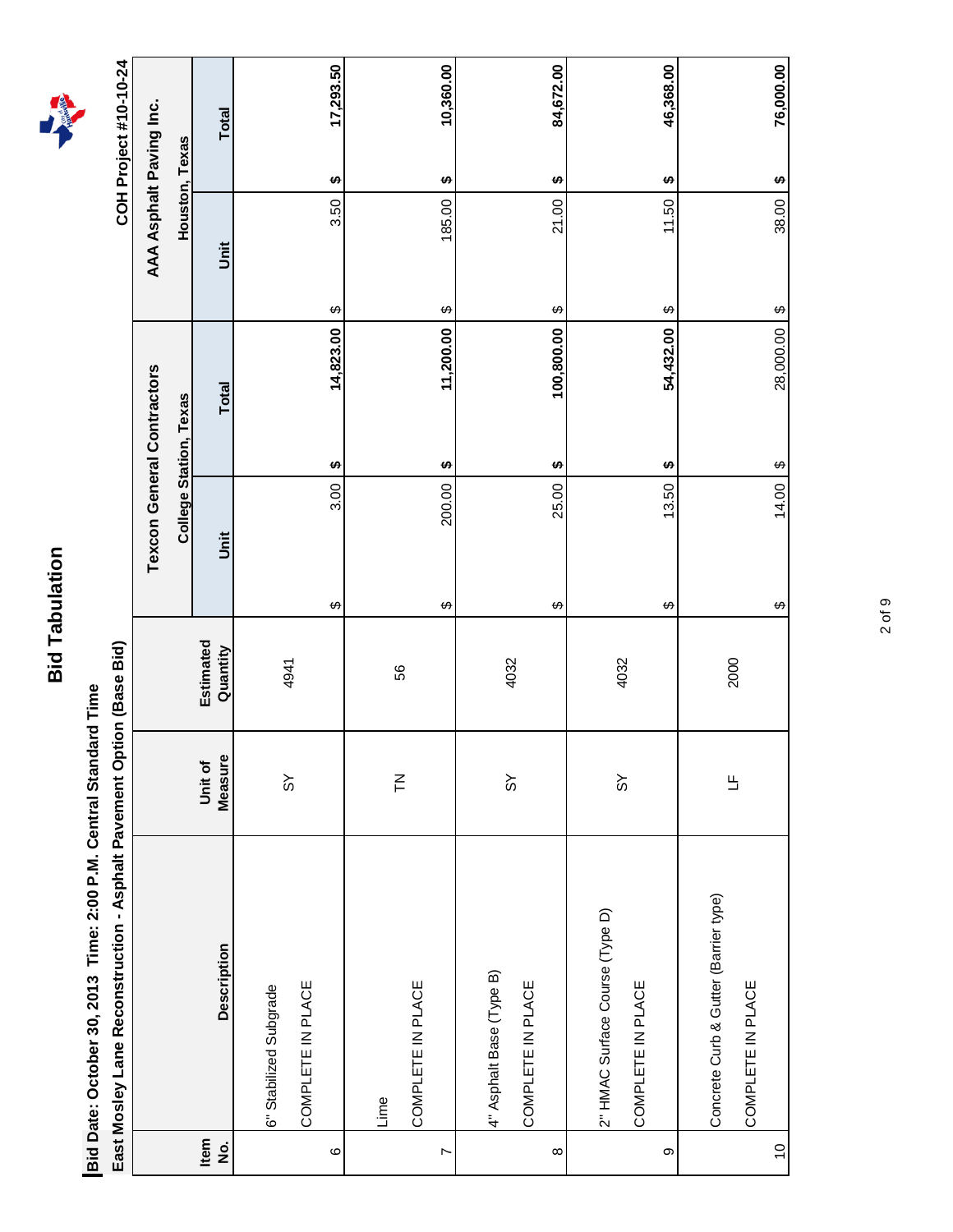Bid Date: October 30, 2013 Time: 2:00 P.M. Central Standard Time **Bid Date: October 30, 2013 Time: 2:00 P.M. Central Standard Time**

East Mosley Lane Reconstruction - Asphalt Pavement Option (Base Bid) **East Mosley Lane Reconstruction - Asphalt Pavement Option (Base Bid)**

COH Project #10-10-24 **COH Project #10-10-24**

|                            |                                                           |                      |                       |                                    | <b>Texcon General Contractors</b> |                                  | AAA Asphalt Paving Inc.            |
|----------------------------|-----------------------------------------------------------|----------------------|-----------------------|------------------------------------|-----------------------------------|----------------------------------|------------------------------------|
|                            |                                                           |                      |                       |                                    | <b>College Station, Texas</b>     |                                  | <b>Houston, Texas</b>              |
| Item<br>$\dot{\mathsf{z}}$ | <b>Description</b>                                        | Measure<br>Unit of   | Estimated<br>Quantity | j                                  | <b>Total</b>                      | jst                              | <b>Total</b>                       |
|                            |                                                           |                      |                       |                                    |                                   |                                  |                                    |
|                            | 6" Concrete Driveway                                      | $\frac{1}{3}$        | 959                   |                                    |                                   |                                  |                                    |
|                            | COMPLETE IN PLACE                                         |                      |                       |                                    |                                   |                                  |                                    |
| $\overline{1}$             |                                                           |                      |                       | 41.00<br>↔                         | 39,319.00<br>↔                    | 98.00<br>$\boldsymbol{\varphi}$  | 93,982.00<br>↮                     |
|                            |                                                           |                      |                       |                                    |                                   |                                  |                                    |
|                            | 24" RCP, Class III Str. Backfill                          | Ь                    | 720                   |                                    |                                   |                                  |                                    |
|                            | COMPLETE IN PLACE                                         |                      |                       |                                    |                                   |                                  |                                    |
| $\frac{2}{3}$              |                                                           |                      |                       | 60.00<br>↮                         | 43,200.00<br>↮                    | 75.00<br>$\boldsymbol{\varphi}$  | 54,000.00<br>↮                     |
|                            |                                                           |                      |                       |                                    |                                   |                                  |                                    |
|                            | 30" RCP Class III Str, Backfill                           |                      |                       |                                    |                                   |                                  |                                    |
|                            | COMPLETE IN PLACE                                         | $\mathord{\text{L}}$ | 43                    |                                    |                                   |                                  |                                    |
| $\frac{3}{2}$              |                                                           |                      |                       | 90.00<br>↔                         | 3,870.00<br>↔                     | 125.00<br>$\boldsymbol{\varphi}$ | 5,375.00<br>↮                      |
|                            |                                                           |                      |                       |                                    |                                   |                                  |                                    |
|                            | Trench Safety                                             | 出                    | 763                   |                                    |                                   |                                  |                                    |
|                            | COMPLETE IN PLACE                                         |                      |                       |                                    |                                   |                                  |                                    |
| $\frac{4}{3}$              |                                                           |                      |                       | 2.00<br>↔                          | 1,526.00<br>↔                     | 4.00<br>$\boldsymbol{\varphi}$   | 3,052.00<br>↮                      |
|                            | Storm Water Inlet box (Recessed) with 10"<br>curb opening | ₹                    | $\sim$                |                                    |                                   |                                  |                                    |
| $\frac{5}{3}$              | COMPLETE IN PLACE                                         |                      |                       | 3,600.00<br>$\boldsymbol{\varphi}$ | 7,200.00<br>$\varphi$             | 3,900.00<br>$\theta$             | 7,800.00<br>$\boldsymbol{\varphi}$ |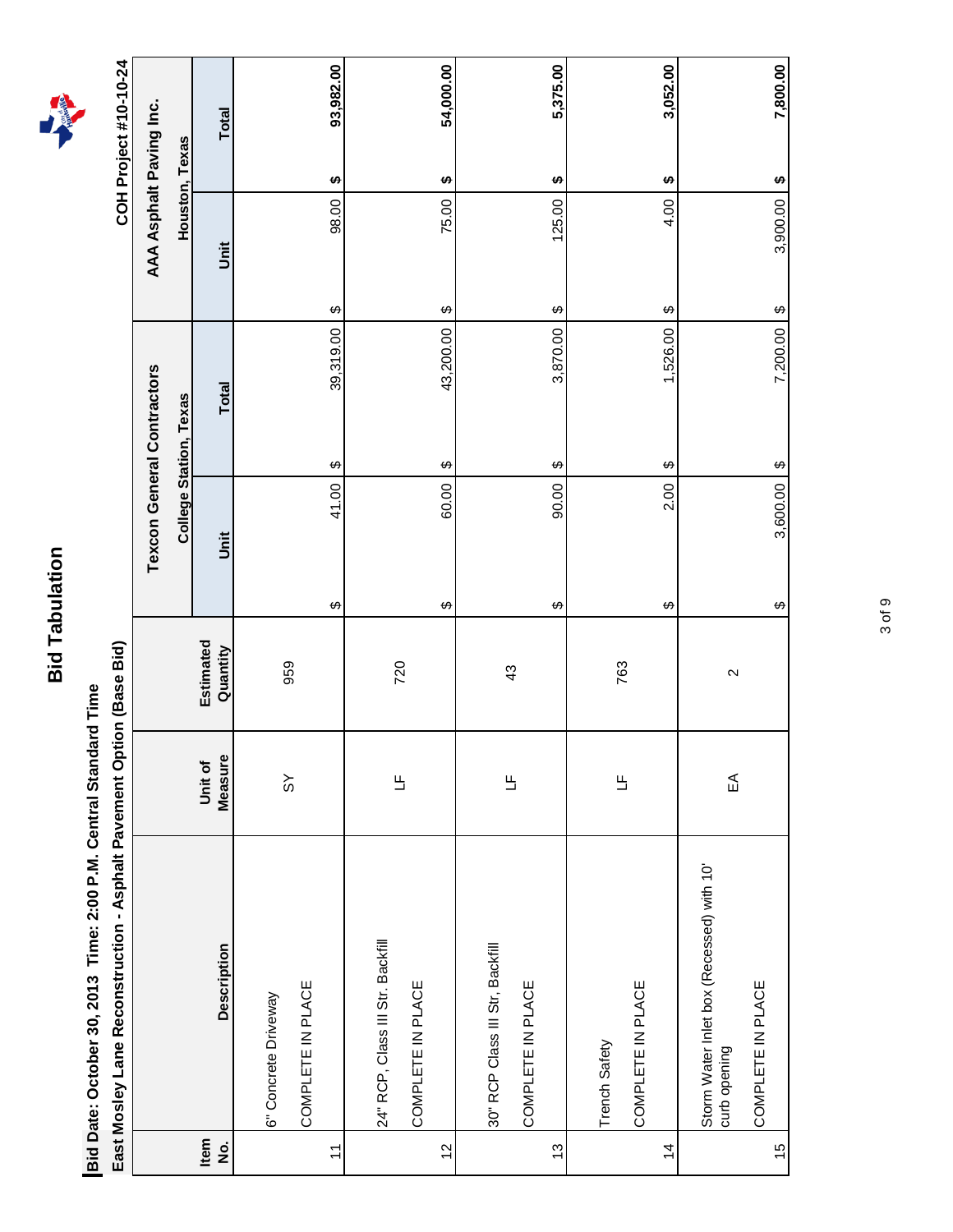Bid Date: October 30, 2013 Time: 2:00 P.M. Central Standard Time **Bid Date: October 30, 2013 Time: 2:00 P.M. Central Standard Time**

East Mosley Lane Reconstruction - Asphalt Pavement Option (Base Bid) **East Mosley Lane Reconstruction - Asphalt Pavement Option (Base Bid)**

COH Project #10-10-24 **COH Project #10-10-24**

|                            |                                                    |                          |                       |                                | <b>Texcon General Contractors</b>  |                                    | AAA Asphalt Paving Inc.            |
|----------------------------|----------------------------------------------------|--------------------------|-----------------------|--------------------------------|------------------------------------|------------------------------------|------------------------------------|
|                            |                                                    |                          |                       |                                | <b>College Station, Texas</b>      |                                    | Houston, Texas                     |
| Item<br>$\dot{\mathbf{z}}$ | <b>Description</b>                                 | Measure<br>Unit of       | Estimated<br>Quantity | ji                             | <b>Total</b>                       | jnit                               | <b>Total</b>                       |
|                            |                                                    |                          |                       |                                |                                    |                                    |                                    |
|                            | Storm Sewer Junction Box                           | $\widetilde{\mathbb{E}}$ | $\sim$                |                                |                                    |                                    |                                    |
|                            | COMPLETE IN PLACE                                  |                          |                       |                                |                                    |                                    |                                    |
| $\frac{6}{5}$              |                                                    |                          |                       | 3,200.00<br>↔                  | 6,400.00<br>↔                      | 4,200.00<br>$\boldsymbol{\varphi}$ | 8,400.00<br>↮                      |
|                            | Safety End Treatment for 24" RCP (6:1<br>Slope)    |                          |                       |                                |                                    |                                    |                                    |
|                            |                                                    | $\widetilde{\mathbb{E}}$ |                       |                                |                                    |                                    |                                    |
| $\overline{1}$             | COMPLETE IN PLACE                                  |                          |                       | 1,700.00<br>↔                  | 1,700.00<br>↮                      | 2,500.00<br>$\boldsymbol{\varphi}$ | 2,500.00<br>↮                      |
|                            | Safety End Treatment for 30" RCP (6:1<br>Slope)    | $\widetilde{\mathbb{E}}$ |                       |                                |                                    |                                    |                                    |
| $\frac{8}{1}$              | COMPLETE IN PLACE                                  |                          |                       | 2,100.00<br>↮                  | 2,100.00<br>↔                      | 3,500.00<br>$\boldsymbol{\varphi}$ | 3,500.00<br>↮                      |
|                            |                                                    |                          |                       |                                |                                    |                                    |                                    |
|                            | Stone Riprap (10"dia. Min.) - minimum 20"<br>thick | $\frac{8}{3}$            | S <sub>2</sub>        |                                |                                    |                                    |                                    |
| $\frac{0}{2}$              |                                                    |                          |                       | 70.00<br>↔                     | 2,240.00<br>↔                      | 72.90<br>$\boldsymbol{\varphi}$    | 2,332.80<br>↮                      |
|                            | Silt Fence                                         |                          |                       |                                |                                    |                                    |                                    |
|                            | COMPLETE IN PLACE                                  | $\overline{a}$           | 1400                  |                                |                                    |                                    |                                    |
| $20\,$                     |                                                    |                          |                       | 3.50<br>$\boldsymbol{\varphi}$ | 4,900.00<br>$\boldsymbol{\varphi}$ | 2.00<br>$\theta$                   | 2,800.00<br>$\boldsymbol{\varphi}$ |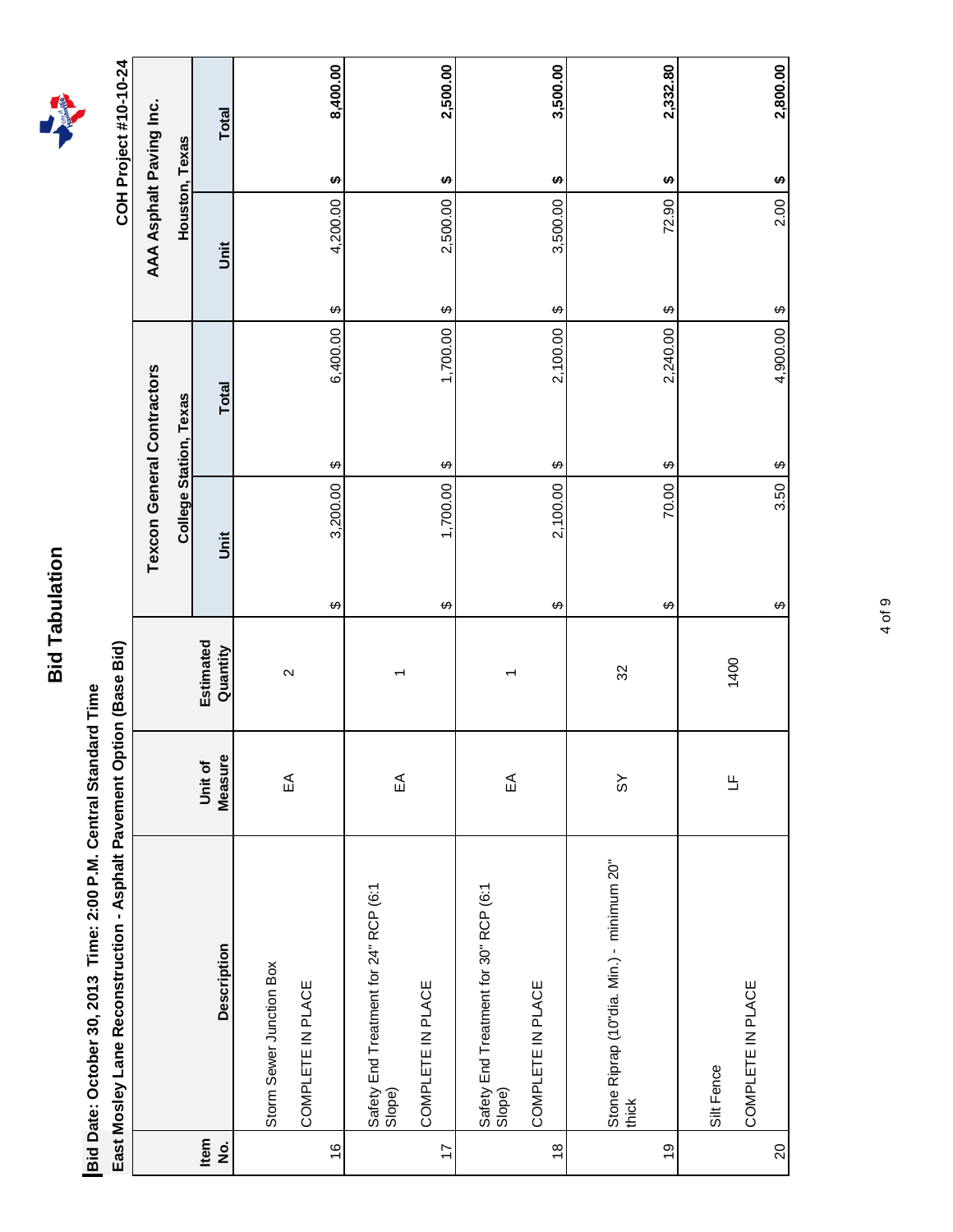

East Mosley Lane Reconstruction - Asphalt Pavement Option (Base Bid) **East Mosley Lane Reconstruction - Asphalt Pavement Option (Base Bid)**



|                            | East Mosley Lane Reconstruction - Asphalt Pavement Option (Base Bid) |                    |                       |             |                                     |                                  | COH Project #10-10-24   |  |
|----------------------------|----------------------------------------------------------------------|--------------------|-----------------------|-------------|-------------------------------------|----------------------------------|-------------------------|--|
|                            |                                                                      |                    |                       |             | <b>Texcon General Contractors</b>   |                                  | AAA Asphalt Paving Inc. |  |
|                            |                                                                      |                    |                       |             | College Station, Texas              |                                  | Houston, Texas          |  |
| Item<br>$\dot{\mathbf{z}}$ | <b>Description</b>                                                   | Measure<br>Unit of | Estimated<br>Quantity | <b>Jnit</b> | Total                               | Jnit                             | Total                   |  |
|                            | Solid Slab sod                                                       |                    |                       |             |                                     |                                  |                         |  |
| $\overline{z}$             | COMPLETE IN PLACE                                                    | $\frac{8}{3}$      | 5000                  | 4.00<br>↔   | 20,000.00<br>$\boldsymbol{\varphi}$ | 5.50<br>$\boldsymbol{\varphi}$   | 27,500.00<br>€          |  |
|                            | Inlet Protection                                                     |                    |                       |             |                                     |                                  |                         |  |
| 22                         | COMPLETE IN PLACE                                                    | ₹                  | $\sim$                | 250.00<br>↔ | 500.00<br>$\boldsymbol{\varphi}$    | 125.00<br>$\boldsymbol{\varphi}$ | 250.00<br>H             |  |
|                            | Stop Sign                                                            |                    |                       |             |                                     |                                  |                         |  |
| 23                         | COMPLETE IN PLACE                                                    | ₷                  |                       | 900.00<br>↔ | 900.00<br>↔                         | 550.00<br>$\boldsymbol{\varphi}$ | 550.00<br>↮             |  |
|                            | <b>TOTAL</b>                                                         |                    |                       |             | 473,110.00<br>ക                     |                                  | 550,227.80<br>ക         |  |
|                            | <u> 14 martii 15 maartii 16 maartii 17 martii 17 martii 17 ma</u>    |                    |                       |             |                                     |                                  |                         |  |

Note: AAA Asphalt Paving - Error in Total in Item #4 & Item #5 **Note: AAA Asphalt Paving - Error in Total in Item #4 & Item #5**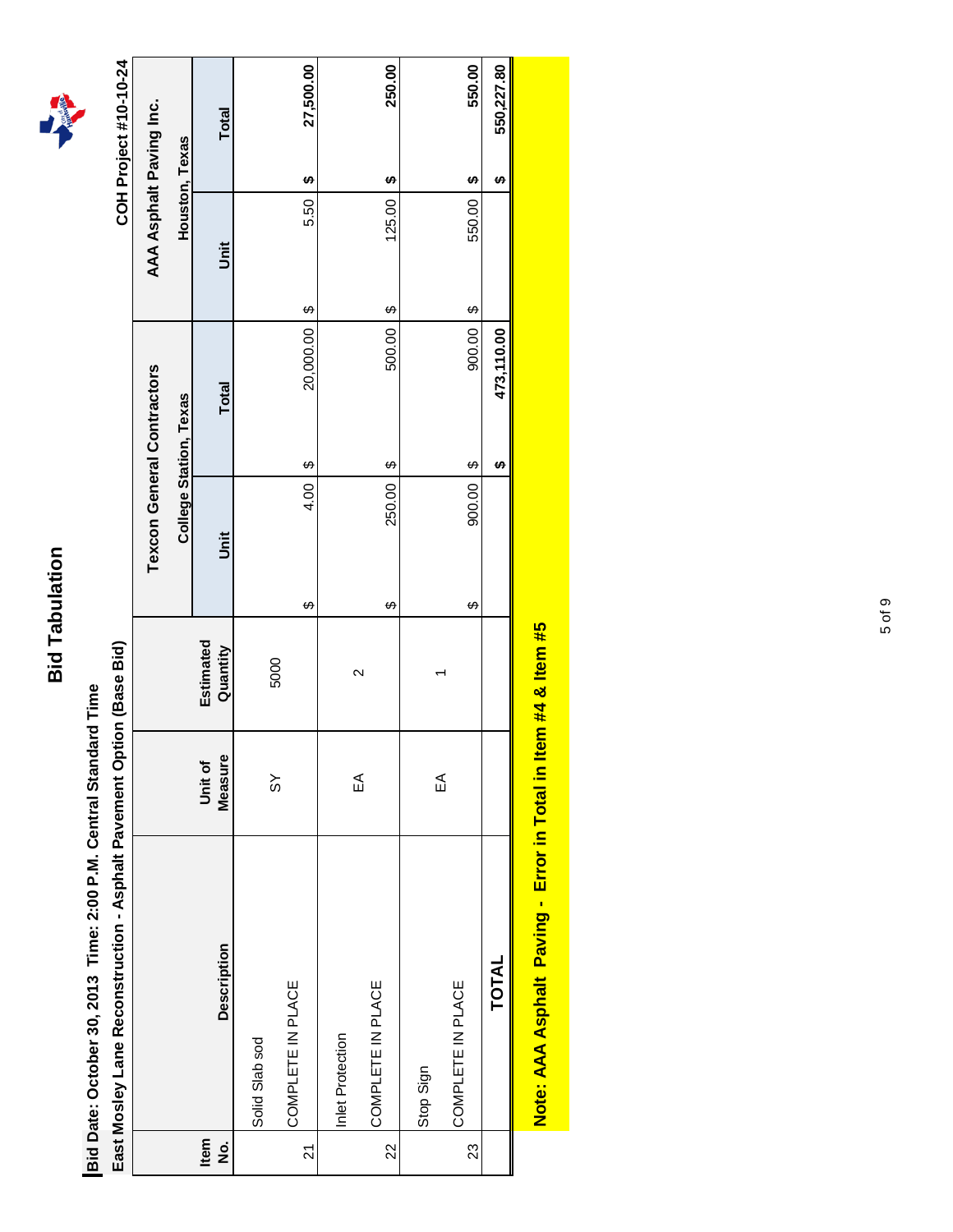| С      |
|--------|
| í      |
| ţ<br>ī |
|        |
|        |
|        |
| ۵<br>C |
|        |
|        |
| г      |
|        |
| r<br>ı |





|                | East Mosley Lane Reconstruction - Concrete Pavement Option (Alternate Bid)                   |                |           |                                   |                        |              |                        |                | COH Project #10-10-24               |  |
|----------------|----------------------------------------------------------------------------------------------|----------------|-----------|-----------------------------------|------------------------|--------------|------------------------|----------------|-------------------------------------|--|
|                |                                                                                              |                |           | <b>Texcon General Contractors</b> |                        |              |                        |                | AAA Asphalt Paving Inc.             |  |
| Item           |                                                                                              | Unit of        | Estimated | College Station, Texas            |                        |              |                        | Houston, Texas |                                     |  |
| <u>o</u><br>Z  | <b>Description</b>                                                                           | Measure        | Quantity  | <b>Jnit</b>                       |                        | <b>Total</b> |                        | Jnit           | <b>Total</b>                        |  |
|                | Mobilization                                                                                 |                |           |                                   |                        |              |                        |                |                                     |  |
|                |                                                                                              | <u>က</u>       |           |                                   |                        |              |                        |                |                                     |  |
| $\overline{ }$ | COMPLETE IN PLACE                                                                            |                |           | 40,000.00<br>↔                    | $\boldsymbol{\varphi}$ | 40,000.00    | $\boldsymbol{\varphi}$ | 20,000.00      | 20,000.00<br>$\boldsymbol{\varphi}$ |  |
|                | Preparing right-of-way (Includes removal of<br>trees & fences)                               | <u>က</u>       |           |                                   |                        |              |                        |                |                                     |  |
| $\sim$         | COMPLETE IN PLACE                                                                            |                |           | 30,000.00<br>↔                    | H                      | 30,000.00    | ↔                      | 12,000.00      | 12,000.00<br>↮                      |  |
|                | Earthwork (Approx. Qnty. - Cut: 1,464<br>CY/Fill: 2,330 CY)                                  | S              |           |                                   |                        |              |                        |                |                                     |  |
| S              | COMPLETE IN PLACE                                                                            |                |           | 25,000.00<br>↔                    | H                      | 25,000.00    | ↔                      | 30,000.00      | 30,000.00<br>↮                      |  |
|                | Remove Existing Asphalt pavement<br>(approxmate quantity - 2,650 SY)                         | $\overline{3}$ |           |                                   |                        |              |                        |                |                                     |  |
| 4              | COMPLETE IN PLACE                                                                            |                |           | 20,000.00<br>$\varphi$            | ↮                      | 20,000.00    | ↔                      | 21,000.00      | 21,000.00<br>↮                      |  |
|                | Driveway (Approximate removal quantity -<br>Saw Cut and Remove Ex. Concrete/Asph<br>1,270 SY | $\overline{c}$ | ᡪ         |                                   |                        |              |                        |                |                                     |  |
| 5              | COMPLETE IN PLACE                                                                            |                |           | 15,000.00<br>↔                    | $\boldsymbol{\varphi}$ | 15,000.00    | ↮                      | 22,000.00      | 22,000.00<br>$\boldsymbol{\varphi}$ |  |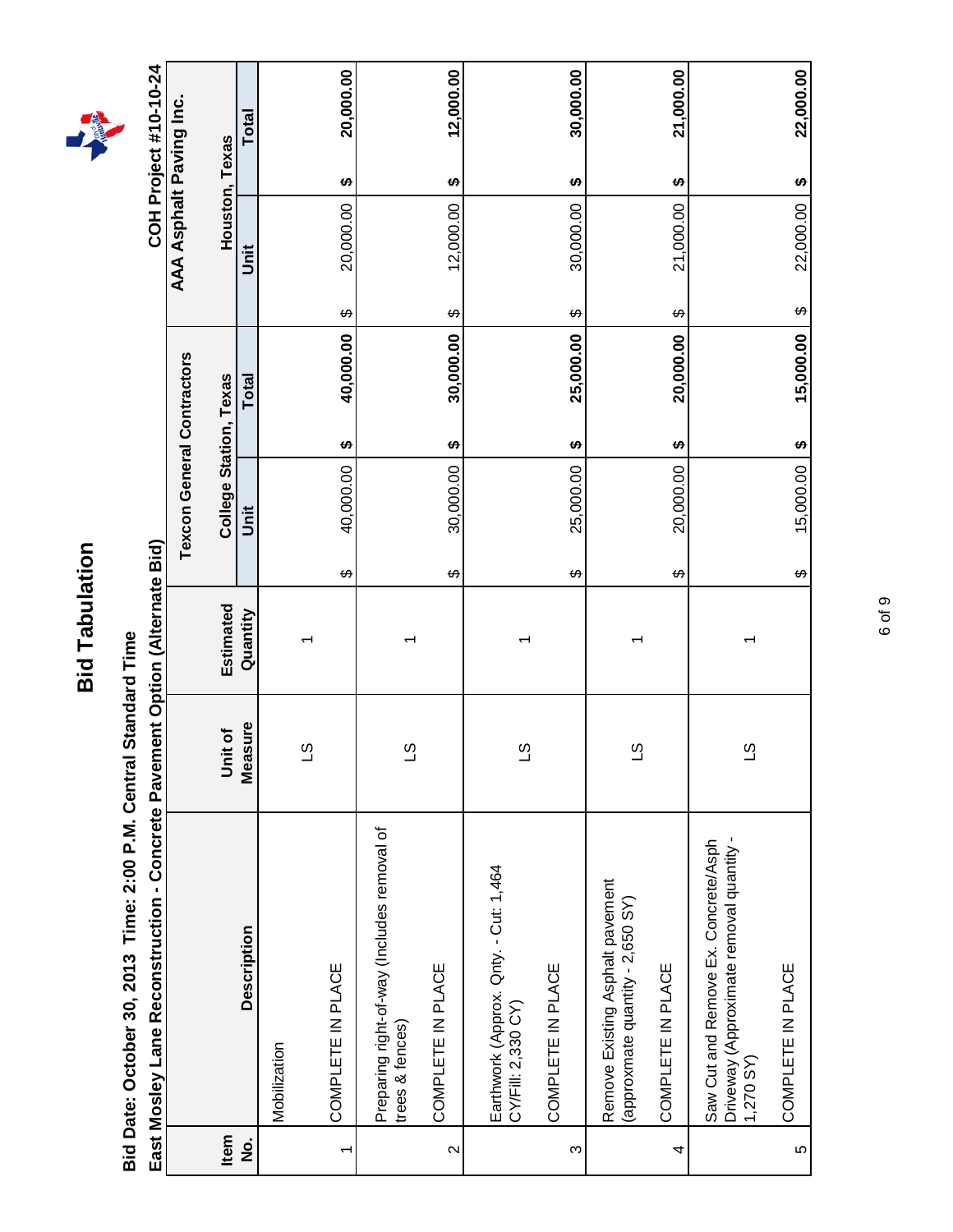| С      |
|--------|
| í      |
| ţ<br>ī |
|        |
|        |
|        |
| ۵<br>C |
|        |
|        |
| г      |
|        |
| r<br>ı |



in Bid **East Mosley Lane Reconstruction - Concrete Pavement Option (Alternate Bid)** Ontion (Alt ò<br>。 ć יי<br>ייבוב ە<br>م East Moslev L

|                       | East Mosley Lane Reconstruction - Concrete Pavement Option (Alternate Bid) |                |           |                                   |                        |                                  | COH Project #10-10-24   |
|-----------------------|----------------------------------------------------------------------------|----------------|-----------|-----------------------------------|------------------------|----------------------------------|-------------------------|
|                       |                                                                            |                |           | <b>Texcon General Contractors</b> |                        |                                  | AAA Asphalt Paving Inc. |
| Item                  |                                                                            | Unit of        | Estimated |                                   | College Station, Texas |                                  | Houston, Texas          |
| $\frac{1}{2}$         | Description                                                                | Measure        | Quantity  | Jnit                              | <b>Total</b>           | <b>Jnit</b>                      | <b>Total</b>            |
|                       | 6" Stabilized Subgrade                                                     |                |           |                                   |                        |                                  |                         |
| $\circ$               | COMPLETE IN PLACE                                                          | $\frac{8}{3}$  | 4941      | 3.00<br>↔                         | 14,823.00<br>↮         | 3.50<br>↔                        | 17,293.50<br>↮          |
|                       | Lime                                                                       |                |           |                                   |                        |                                  |                         |
| $\overline{ }$        | COMPLETE IN PLACE                                                          | $\overline{F}$ | 56        | 200.00<br>↔                       | 11,200.00<br>↮         | 185.00<br>$\boldsymbol{\varphi}$ | 10,360.00<br>↮          |
|                       | 6" Reinforced Concrete Pavement (Includes<br>curb.)                        | ŠΣ             | 4032      |                                   |                        |                                  |                         |
| $\infty$              | COMPLETE IN PLACE                                                          |                |           | 43.00<br>↔                        | 173,376.00<br>↮        | 42.00<br>↔                       | 169,344.00<br>↮         |
|                       | 6" Concrete Driveway                                                       |                |           |                                   |                        |                                  |                         |
| တ                     | COMPLETE IN PLACE                                                          | $\frac{8}{3}$  | 959       | 41.00<br>↔                        | 39,319.00<br>↮         | 98.00<br>$\boldsymbol{\varphi}$  | 93,982.00<br>↮          |
|                       | 24" RCP, Class III Str. Backfill                                           |                |           |                                   |                        |                                  |                         |
| $\frac{0}{1}$         | COMPLETE IN PLACE                                                          | Ь              | 720       | 60.00<br>↔                        | 43,200.00<br>↮         | 75.00<br>↔                       | 54,000.00<br>↮          |
|                       | 30" RCP Class III Str, Backfill                                            |                |           |                                   |                        |                                  |                         |
| $\tilde{\mathcal{L}}$ | COMPLETE IN PLACE                                                          | 出              | 43        | 90.00<br>$\boldsymbol{\varphi}$   | 3,870.00<br>H          | 125.00<br>$\boldsymbol{\varphi}$ | 5,375.00<br>H           |

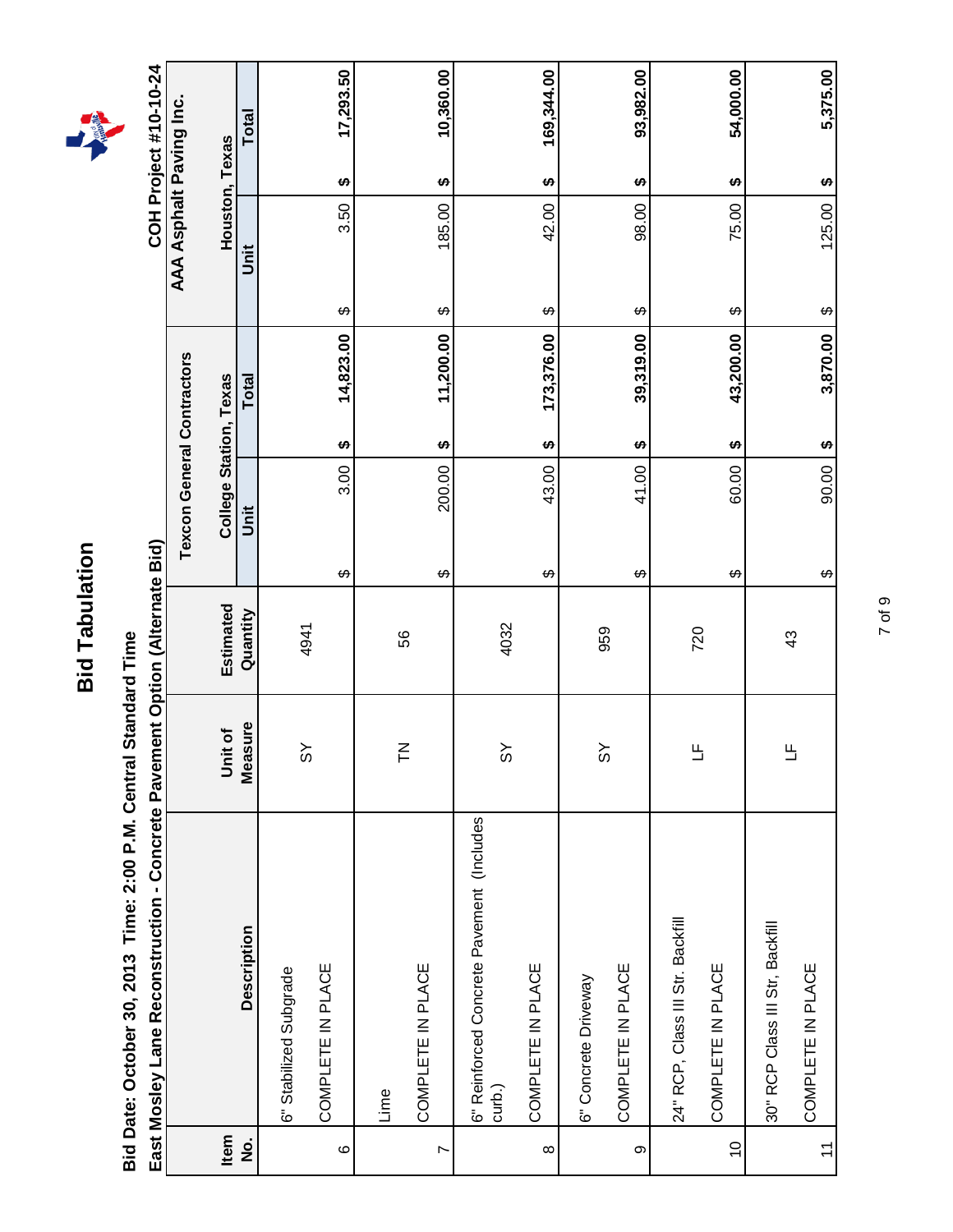| С              |
|----------------|
| í              |
| ţ<br>с         |
|                |
|                |
| ۵<br>с         |
| $\overline{a}$ |
|                |
|                |
| ŗ<br>ĭ         |



Rid **East Mosley Lane Reconstruction - Concrete Pavement Option (Alternate Bid)**  $\frac{1}{2}$  $\overline{\phantom{a}}$ nt Ontin ction

|                | East Mosley Lane Reconstruction - Concrete Pavement Option (Alternate Bid) |              |                   |                                   |                        |          |                        |                | COH Project #10-10-24              |  |
|----------------|----------------------------------------------------------------------------|--------------|-------------------|-----------------------------------|------------------------|----------|------------------------|----------------|------------------------------------|--|
|                |                                                                            |              |                   | <b>Texcon General Contractors</b> |                        |          |                        |                | AAA Asphalt Paving Inc.            |  |
| Item           |                                                                            | Unit of      | Estimated         |                                   | College Station, Texas |          |                        | Houston, Texas |                                    |  |
| <u>o</u><br>Z  | <b>Description</b>                                                         | Measure      | Quantity          | Unit                              | <b>Total</b>           |          |                        | ji             | Total                              |  |
|                | Trench Safety                                                              |              |                   |                                   |                        |          |                        |                |                                    |  |
| $\tilde{c}$    | COMPLETE IN PLACE                                                          | Е            | 763               | 2.00<br>↔                         | ↮                      | 1,526.00 | ↔                      | 4.00           | 3,052.00<br>↮                      |  |
|                | Storm Water Inlet Box (Recessed) with 10'<br>curb opening                  | ₷            | $\mathbf{\Omega}$ |                                   |                        |          |                        |                |                                    |  |
| $\frac{3}{2}$  | COMPLETE IN PLACE                                                          |              |                   | 3,600.00<br>$\Theta$              | ↮                      | 7,200.00 | ↔                      | 3,900.00       | 7,800.00<br>$\boldsymbol{\varphi}$ |  |
|                | Storm Sewer Junction Box                                                   |              |                   |                                   |                        |          |                        |                |                                    |  |
| $\overline{4}$ | COMPLETE IN PLACE                                                          | $\mathbb{E}$ | $\mathbf{\Omega}$ | 3,200.00<br>$\Theta$              | ↮                      | 6,400.00 | ↔                      | 4,200.00       | 8,400.00<br>↮                      |  |
|                | Safety End Treatment for 24" RCP (6:1<br>Slope)                            | ₷            | ᡪ                 |                                   |                        |          |                        |                |                                    |  |
| $\frac{5}{1}$  | COMPLETE IN PLACE                                                          |              |                   | 1,700.00<br>↔                     | မာ                     | 1,700.00 | ↔                      | 2,500.00       | 2,500.00<br><b>SA</b>              |  |
|                | Safety End Treatment for 30" RCP (6:1<br>Slope)                            | ₷            | ↽                 |                                   |                        |          |                        |                |                                    |  |
| $\frac{6}{5}$  | COMPLETE IN PLACE                                                          |              |                   | 2,100.00<br>↔                     | ↮                      | 2,100.00 | ↮                      | 3,500.00       | 3,500.00<br>↮                      |  |
|                | Stone Riprap (10"dia. Min.) - Minimum 20"<br>thick                         | $\delta$     | 32                |                                   |                        |          |                        |                |                                    |  |
| $\overline{1}$ | COMPLETE IN PLACE                                                          |              |                   | 70.00<br>$\varphi$                | H                      | 2,240.00 | $\boldsymbol{\varphi}$ | 75.00          | 2,400.00<br><b>SA</b>              |  |